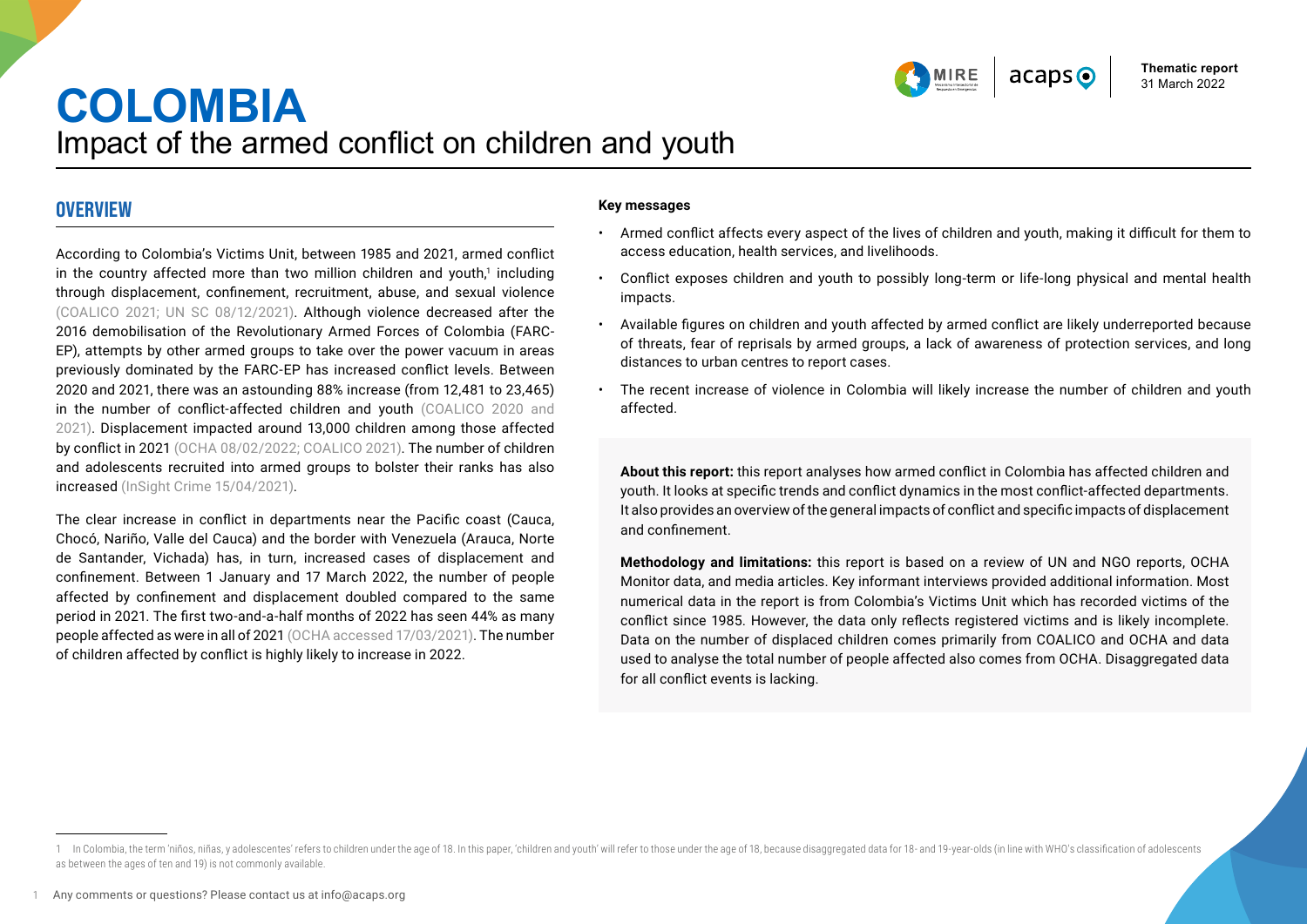

## **NATIONAL TRENDS AND CONFLICT DYNAMICS**

Most (55%) conflict-affected children and youth between 1985 and 2021 were in the departments of Antioquia, Bolivar, Cauca, Chocó, Cordoba, Nariño, and Valle del Cauca, where armed groups fought over the territorial control of coca crops and strategic routes for irregular economies, such as drugs and illegal mining ([Victims Unit accessed 21/02/2022](https://www.unidadvictimas.gov.co/es/registro-unico-de-victimas-ruv/37394)). Children are an easy target frequently used by armed groups to increase their numbers [\(InSight Crime 15/04/2021](https://insightcrime.org/investigations/colombia-ongoing-child-recruitment-crisis/)). Armed groups target indigenous children in particular because they know the lay of the land where these groups operate ([InSight Crime 01/04/2021\)](https://insightcrime.org/investigations/bajo-cauca-and-vaupes-colombias-child-recruitment-hotspots/).

Children and youth affected by armed conflict between 2016–2021



Source: [Victims Unit \(accessed 21/02/2022](https://www.unidadvictimas.gov.co/es/registro-unico-de-victimas-ruv/37394))

Children are highly vulnerable to armed conflict. Children and youth made up between 32–42% of all conflict-affected people in Antioquia, Bolivar, Cauca, Chocó, Cordoba, Nariño, Norte de Santander, and Valle del Cauca between 2016–2021. This is 83% of conflict-affected children and youth in Colombia [\(Victims Unit accessed 21/02/2022\)](https://www.unidadvictimas.gov.co/es/registro-unico-de-victimas-ruv/37394).

In Chocó and western Antioquia, there are clashes between the National Liberation Army (ELN) and the Gaitanist Self-Defence Forces of Colombia (AGC) over the control of strategic corridors connecting these areas to the Pacific Ocean, where they facilitate the transit of drugs abroad [\(InSightCrime 24/10/2021](https://insightcrime.org/colombia-organized-crime-news/urabenos-profile/) an[d 27/10/2020;](https://insightcrime.org/colombia-organized-crime-news/eln-profile/) [Indepaz 04/10/2021](http://www.indepaz.org.co/wp-content/uploads/2021/10/INFORME-DE-GRUPOS-2021.pdf)).

In northern Antioquia and southern Cordoba, there are clashes between the AGC, Fronts 18 and 36, and Los Caparros over the control of the passage to the Magdalena Medio region and its connection with seaports in the north, as well as over gold mining and coca cultivation [\(Indepaz 04/10/2021](http://www.indepaz.org.co/wp-content/uploads/2021/10/INFORME-DE-GRUPOS-2021.pdf); [FIP 07/07/2021;](https://ideaspaz.org/media/website/FIP_Infome_SegundaMarquetalia_Final_V7.pdf) [EE 23/07/2021;](https://www.elespectador.com/colombia/mas-regiones/la-guerra-que-se-recrudece-en-el-sur-de-cordoba/) [Revista Cien Días 30/04/2021](https://www.revistaciendiascinep.com/home/despues-de-las-farc-ep-los-cinco-conflictos-armados-activos-en-el-caribe-colombiano/)).

In Nariño, there are clashes between the ELN, the AGC, and a FARC-EP dissident group known as the Western Coordination Command over the control of coca crops in the Telembí triangle (Barbacoas, Magüi Payán, and Roberto Payán). Approximately 53% of Nariño's coca crops are in these areas [\(Colombia Drug Observatory accessed 25/02/2022](https://www.minjusticia.gov.co/programas-co/ODC/Paginas/SIDCO-departamento-municipio.aspx)). Nariño is also a connection point for drug trafficking with Ecuador and the Pacific Coast [\(Pares 19/08/2021;](https://e7c20b27-21c2-4f2b-9c38-a1a16422794e.usrfiles.com/ugd/e7c20b_d33aea1ed5b7406b95c1031d9ed79f5a.pdf) [InSight Crime 01/11/2021\)](https://es.insightcrime.org/noticias/se-puede-hablar-fin-clan-del-golfo-colombia/).

In the Catatumbo area of Norte de Santander, there are confrontations between the ELN, the Popular Liberation Army (EPL), Los Rastrojos, and the AGC ([Pares 22/02/2021;](https://www.pares.com.co/post/norte-de-santander-el-drama-de-vivir-bajo-fuego) InSight Crime [19/01/2021;](https://es.insightcrime.org/noticias/noticias-del-dia/nueva-alianza-criminal-combate-al-eln-en-la-frontera-colombia-venezuela/) [EE 02/01/2022](https://www.elespectador.com/colombia/norte-de-santander-otro-ano-sombrio/)). Approximately 28% of the country's coca crops are grown in the Catatumbo area and trafficked to Venezuela and Brazil [\(Colombia Drug Observatory](https://www.minjusticia.gov.co/programas-co/ODC/Paginas/SIDCO-departamento-municipio.aspx)  [accessed 25/02/2022](https://www.minjusticia.gov.co/programas-co/ODC/Paginas/SIDCO-departamento-municipio.aspx)).

In rural areas of Buenaventura municipality in Valle del Cauca, there are clashes between the AGC and the ELN, who fight over the control of income from drug trafficking and illegal mining [\(El Tiempo 28/11/2021;](https://www.eltiempo.com/colombia/cali/desplazamiento-forzado-debido-a-llegada-de-paramilitares-en-buenaventura-635401) [Ombudsman's Office 14/10/2021](https://alertasstg.blob.core.windows.net/alertas/024-21.pdf); [CIJP 25/08/2021\)](https://www.justiciaypazcolombia.com/asesinado-indigena-wounnan-confinamiento-y-riesgo-de-desplazamiento/).

In Cauca, there is fighting between the Western Coordination Command and the ELN over control of the Micay River, which facilitates the transit of irregular economies, principally drug trafficking, to the Pacific Coast ([Pares 19/08/2021](https://e7c20b27-21c2-4f2b-9c38-a1a16422794e.usrfiles.com/ugd/e7c20b_d33aea1ed5b7406b95c1031d9ed79f5a.pdf); [Indepaz 04/10/2021\)](http://www.indepaz.org.co/wp-content/uploads/2021/10/INFORME-DE-GRUPOS-2021.pdf).

In southern Bolívar, there are disputes between the ELN and the AGC over the control of coca crops, gold, and coltan [\(Colombia Informa 17/03/2022\)](https://www.colombiainforma.info/desplazamientos-masivos-por-incursion-paramilitar-en-el-sur-de-bolivar/). Between 2018 and early 2021, these two groups were allies and divided control over the area ([Revista Cien Días 30/04/2021](https://www.revistaciendiascinep.com/home/despues-de-las-farc-ep-los-cinco-conflictos-armados-activos-en-el-caribe-colombiano/)). Territorial disputes over control began later in 2021 [\(Indepaz 04/10/2021](http://www.indepaz.org.co/wp-content/uploads/2021/10/INFORME-DE-GRUPOS-2021.pdf); [RCN Radio](https://www.rcnradio.com/colombia/caribe/enfrentamientos-de-grupos-ilegales-al-sur-de-bolivar-han-generado-desplazamientos)  [17/02/2022\)](https://www.rcnradio.com/colombia/caribe/enfrentamientos-de-grupos-ilegales-al-sur-de-bolivar-han-generado-desplazamientos).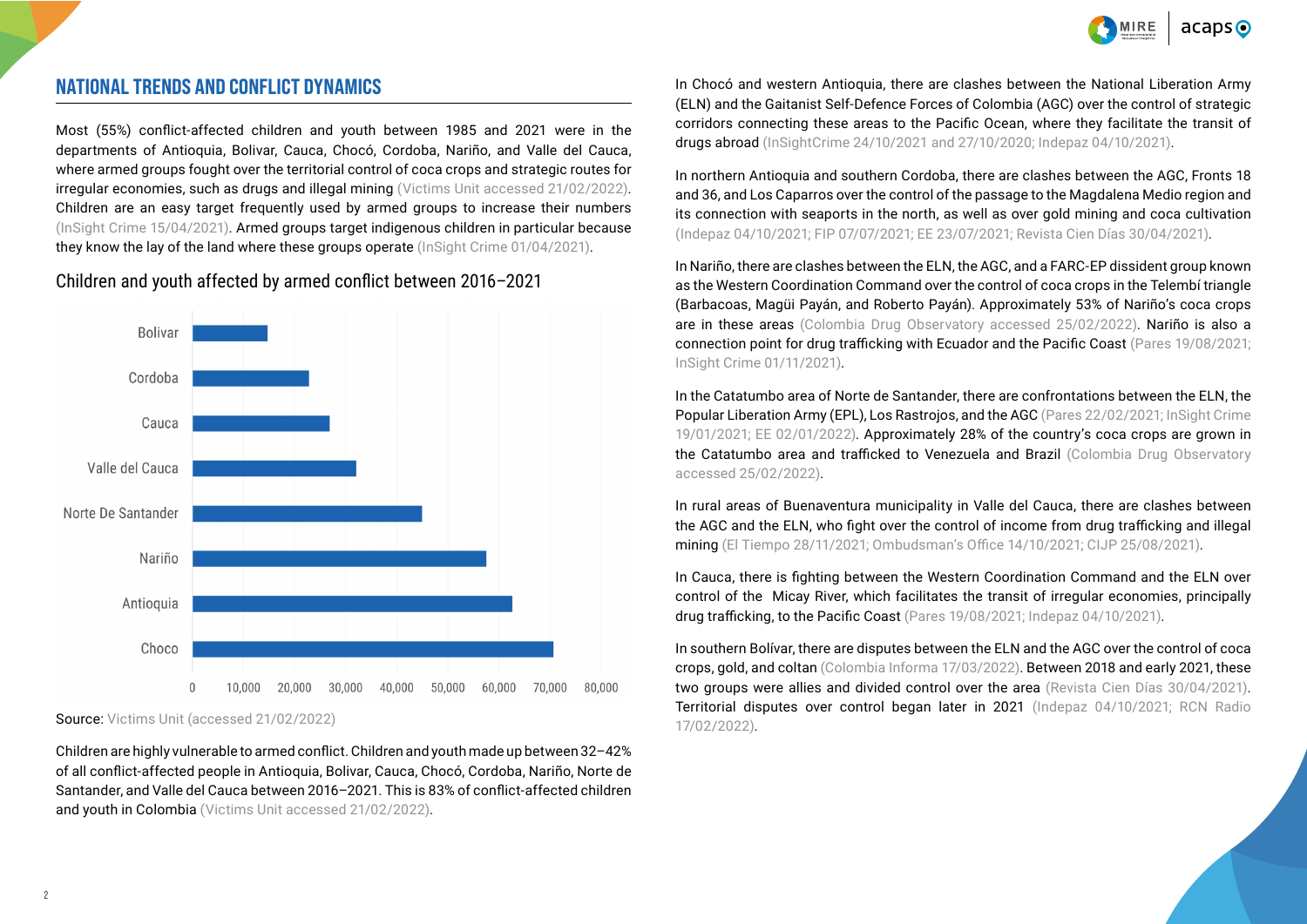

#### **Children and youth recruited and used in the armed conflict**

Armed groups forcibly recruit or persuade children and youth to join them then use them in combat or as informants, porters, and traffickers. These children and youth receive military training to become combatants. Girls are sometimes used for sex [\(UN SC 08/12/2021](https://reliefweb.int/sites/reliefweb.int/files/resources/SP_10.pdf)). Between the second half of 2016 and the first half of 2021, armed groups recruited more than 800 children and youth into Colombia's armed conflict [\(UN SC 31/12/2019](https://reliefweb.int/sites/reliefweb.int/files/resources/N2000035.pdf) and [08/12/2021](https://reliefweb.int/sites/reliefweb.int/files/resources/N2138022.pdf)). In most cases, armed groups convince children by offering them money or food, taking advantage of their socioeconomic conditions related to poverty, inequality, and a lack of opportunities [\(CNMH 12/2017](https://centrodememoriahistorica.gov.co/wp-content/uploads/2020/01/una_guerra-sin-edad.pdf); [Cerosetenta 12/02/2018;](https://cerosetenta.uniandes.edu.co/los-ninos-y-ninas-de-la-guerra/) [TNH 10/09/2020](https://www.thenewhumanitarian.org/news-feature/2020/09/10/Colombia-conflict-armed-groups-child-recruitment)). In many areas where armed groups operate, which are also some of the poorest in Colombia, people view joining an armed group as the only way out of poverty ([Ombudsman's Office 07/2020](https://www.defensoria.gov.co/public/pdf/Dinamica-reclutamiento-forzado-ni%C3%B1os-ni%C3%B1as-%20adolescentes-Colombia.pdf?g_show_in_browser=1); El [Universal 20/04/2021\)](https://www.eluniversal.com.co/colombia/el-panorama-de-reclutamiento-de-menores-en-colombia-NB4506690).

Between 1960 and 2016, the FARC-EP was the main perpetrator of child recruitment ([CNMH](https://centrodememoriahistorica.gov.co/wp-content/uploads/2020/01/una_guerra-sin-edad.pdf)  [12/2017\)](https://centrodememoriahistorica.gov.co/wp-content/uploads/2020/01/una_guerra-sin-edad.pdf). After the group's demobilisation, the ELN became the group with the highest number of recruited children [\(OCCO 02/2022](https://www.urosario.edu.co/Documentos/Facultad-de-Estudios-Internacionales-Politicos-y-U/OCCO/DOCUMENTOS_OCCO_4_La_ninez_reclutada.pdf); [CNMH accessed 28/02/2022\)](http://micrositios.centrodememoriahistorica.gov.co/observatorio/portal-de-datos/el-conflicto-en-cifras/reclutamiento-y-utilizacion-de-menores-de-18-anos/). The average age of recruitment is 15. According to available data, approximately 86% of recruited children are 13–17 years old, around 14% are seven to 12 years old, and less than 1% are six years of age or younger [\(CNMH 11/02/2022](https://centrodememoriahistorica.gov.co/dia-de-las-manos-rojas-que-no-haya-mas-ninos-ninas-y-adolescentes-reclutados-y-utilizados/)). People underreport numbers because of fear of reprisals, a lack of awareness of protection services, long distances to urban centres to report cases, and a lack of faith in reporting mechanisms ([UN SC 08/12/2021](https://reliefweb.int/sites/reliefweb.int/files/resources/SP_10.pdf); [Ombudsman's](https://www.defensoria.gov.co/public/pdf/Dinamica-reclutamiento-forzado-ni%C3%B1os-ni%C3%B1as-%20adolescentes-Colombia.pdf?g_show_in_browser=1)  [Office 07/2020](https://www.defensoria.gov.co/public/pdf/Dinamica-reclutamiento-forzado-ni%C3%B1os-ni%C3%B1as-%20adolescentes-Colombia.pdf?g_show_in_browser=1); [InSight Crime 01/04/2021](https://insightcrime.org/investigations/bajo-cauca-and-vaupes-colombias-child-recruitment-hotspots/)).

#### **Sexual and gender-based violence**

Between 1959 and 2020, nearly 31% of people affected by sexual violence in Colombia's armed conflict were girls under 18 years of age [\(CNMH 19/06/2021\)](https://centrodememoriahistorica.gov.co/un-30-de-las-victimas-de-violencia-sexual-en-el-conflicto-armado-son-ninas-o-adolescentes/#:~:text=Los%20datos%20del%20OMC%20muestran,%2C6%20%25%20del%20total). Members of armed groups, including high-level commanders, sexually abuse girls. In some cases, members of armed groups manipulate girls into believing they are in a consensual relationship; in others, they force girls to accept abuse through threats to them and their families [\(InSight](https://insightcrime.org/investigations/in-colombia-child-soldiers-play-many-roles/)  [Crime 08/04/2021](https://insightcrime.org/investigations/in-colombia-child-soldiers-play-many-roles/); [TNH 10/09/2020;](https://www.thenewhumanitarian.org/news-feature/2020/09/10/Colombia-conflict-armed-groups-child-recruitment) [CNMH 12/2018\)](http://centrodememoriahistorica.gov.co/wp-content/uploads/2020/02/memoria-historica-con-victimas-de-violencia-sexual.pdf). Some members also abuse boys. The stigma of being considered homosexual because of the abuse hinders them from reporting, making reported cases of the abuse of boys rarer ([Lopez Gomez 01/06/2018](https://www.revistacontroversia.com/index.php/controversia/article/view/1114); [Giraldo Aguirre](https://debatefeminista.cieg.unam.mx/df_ojs/index.php/debate_feminista/article/view/2208/1972)  [and Gallego Montes 15/06/2020](https://debatefeminista.cieg.unam.mx/df_ojs/index.php/debate_feminista/article/view/2208/1972)).

There is an underreporting of cases because children and youth do not know how to report cases themselves, are threatened by armed groups, or may have normalised the abuse or are unaware that their experiences constitute abuse [\(CNMH 12/2018](http://centrodememoriahistorica.gov.co/wp-content/uploads/2020/02/memoria-historica-con-victimas-de-violencia-sexual.pdf); [Razón Pública](https://razonpublica.com/la-violencia-sexual-conflicto-armado-asunto-urgente/)  [12/12/2021](https://razonpublica.com/la-violencia-sexual-conflicto-armado-asunto-urgente/)).

# **GENERAL IMPACT OF CONFLICT ON CHILDREN AND YOUTH**

Conflict has a multidimensional impact on the lives of children and youth, affecting all elements of their lives: **health** (physical and mental), **access to clean drinking water, food security, access to shelter and adequate household goods, education, and protection.**

**Physical health:** conflict-affected areas tend to be rural and lack proper health infrastructure, qualified medical personnel, and medicines and vaccines, and accessing healthcare can be difficult and dangerous ([MIRE 23/02/2022;](https://assessments.hpc.tools/assessment/evaluacion-rapida-de-necesidades-valle-del-cauca-buenaventura-mire) [Garcés Palacio et al. 02/10/2020;](https://revistas.javeriana.edu.co/index.php/gerepolsal/article/view/26965) [Caracol Radio](https://caracol.com.co/emisora/2021/06/29/neiva/1624968562_497909.html)  [29/06/2021;](https://caracol.com.co/emisora/2021/06/29/neiva/1624968562_497909.html) [INS 2017](https://www.ins.gov.co/Direcciones/ONS/Informes/9%20Consecuencias%20del%20Conflicto%20Armado%20en%20la%20Salud%20en%20Colombia.pdf)). The situation means children are less likely to see doctors for regular check-ups, affecting vaccine uptake. They are also exposed to diseases, such as cholera, typhoid fever, and acute diarrhoeal diseases, which can be fatal without timely treatment [\(Ministry of Health 12/2019;](https://www.minsalud.gov.co/sites/rid/Lists/BibliotecaDigital/RIDE/DE/PS/boletines-poblacionales-victimas.pdf) [INS 2017](https://www.ins.gov.co/Direcciones/ONS/Informes/9%20Consecuencias%20del%20Conflicto%20Armado%20en%20la%20Salud%20en%20Colombia.pdf)).

**Mental health:** some conflict-affected children and youth suffer from depression and anxiety, have difficulty paying attention, and struggle to bond with their parents and friends [\(Piñeros-](https://revistabiomedica.org/index.php/biomedica/article/view/5447/4948)[Ortiz et al. 22/09/2021](https://revistabiomedica.org/index.php/biomedica/article/view/5447/4948); [ICBF et al. 2014\)](https://www.hhri.org/es/publication/impacto-del-conflicto-armado-en-el-estado-psicosocial-de-ninos-ninas-y-adolescentes/). Trauma can be managed or overcome only with proper psychological support ([Tamayo-Agudelo and Bell 05/2019](https://www.ncbi.nlm.nih.gov/pmc/articles/PMC6520540/)). When children and youth lose their parents because of conflict, they have to prematurely act as adults to support the household and raise their siblings. Combined with exposure to violence, this affects their social and emotional development and continues to affect them well into their adult life, leading to isolation, loneliness, and difficulty expressing feelings ([Moreno Acero et al.](https://rcientificas.uninorte.edu.co/index.php/investigacion/article/view/14253/214421445737)  [02/02/2022;](https://rcientificas.uninorte.edu.co/index.php/investigacion/article/view/14253/214421445737) [Arias Campos and Roa Mendoza 10/2015](https://revistaprospectiva.univalle.edu.co/index.php/prospectiva/article/view/936/1056); [Duque 12/2017\)](https://www.sciencedirect.com/science/article/pii/S2352827316300891). Forcibly recruited children who manage to escape armed groups cannot return to their families and instead have to live with foster families or in state homes ([InSight Crime 08/04/2021](https://insightcrime.org/investigations/in-colombia-child-soldiers-play-many-roles/)).

**Access to clean drinking water:** during armed conflict, children and youth are less able to access clean drinking water, especially those in communities far from fresh water sources [\(OCHA 20/10/2021](https://www.humanitarianresponse.info/sites/www.humanitarianresponse.info/files/documents/files/20102021_alerta_confinamiento_turbo_antioquia_vf.pdf), [18/11/2021](https://www.humanitarianresponse.info/sites/www.humanitarianresponse.info/files/documents/files/15112021_alerta_restricciones_movilidad_sjguaviare_y_pto_concordia_vf.pdf), and [18/02/2022\)](https://www.humanitarianresponse.info/sites/www.humanitarianresponse.info/files/documents/files/180222_confinamiento_en_bajo_baudo_vf.pdf). Sometimes, explosive material or corpses thrown into rivers contaminate water sources. Illegal activities, such as mining, oil refining, and deforestation, also affect water quality and safety ([MIRE 07/03/2021](https://www.humanitarianresponse.info/en/operations/colombia/document/colombia-reporte-sectorial-agua-saneamiento-e-higiene-wash-y-prevenci%C3%B3n)). Access to clean water is essential not only for drinking water but also for cooking and hygiene, with children under the age of five especially at risk of acute diarrhoeal diseases and malnutrition ([UNICEF](https://www.unicef.org/colombia/historias/agua)  [11/11/2021;](https://www.unicef.org/colombia/historias/agua) [MIRE 07/01/2022](https://www.humanitarianresponse.info/sites/www.humanitarianresponse.info/files/documents/files/reporte_semestral_mire_oct2020_mar2021_.pdf) and [30/01/2022\)](https://assessments.hpc.tools/assessment/evaluacion-rapida-de-necesidades-arauca-arauquita-tame-fortul-y-saravena-arauca-mire).

**Food security:** armed conflict disrupts access to food and markets, compromising food security. When threats, displacement, and confinement affect families, they are unable to access their crops, limiting food availability. Conflict also disrupts income generation, with the lack of economic resources to pay for food increasing food insecurity. Families become unable to provide food for their children, affecting their physical and mental development [\(OSLOMET 2021](https://oda.oslomet.no/oda-xmlui/bitstream/handle/11250/2785850/SIFO%20Prosject%20report%207-2021%20Segura.pdf?sequence=1&isAllowed=y); [Marrugo-Ligardo et al. 2018](https://www.ripublication.com/ijaer18/ijaerv13n9_65.pdf); [FAO 30/03/2016\)](https://reliefweb.int/sites/reliefweb.int/files/resources/a-i5521e_0.pdf).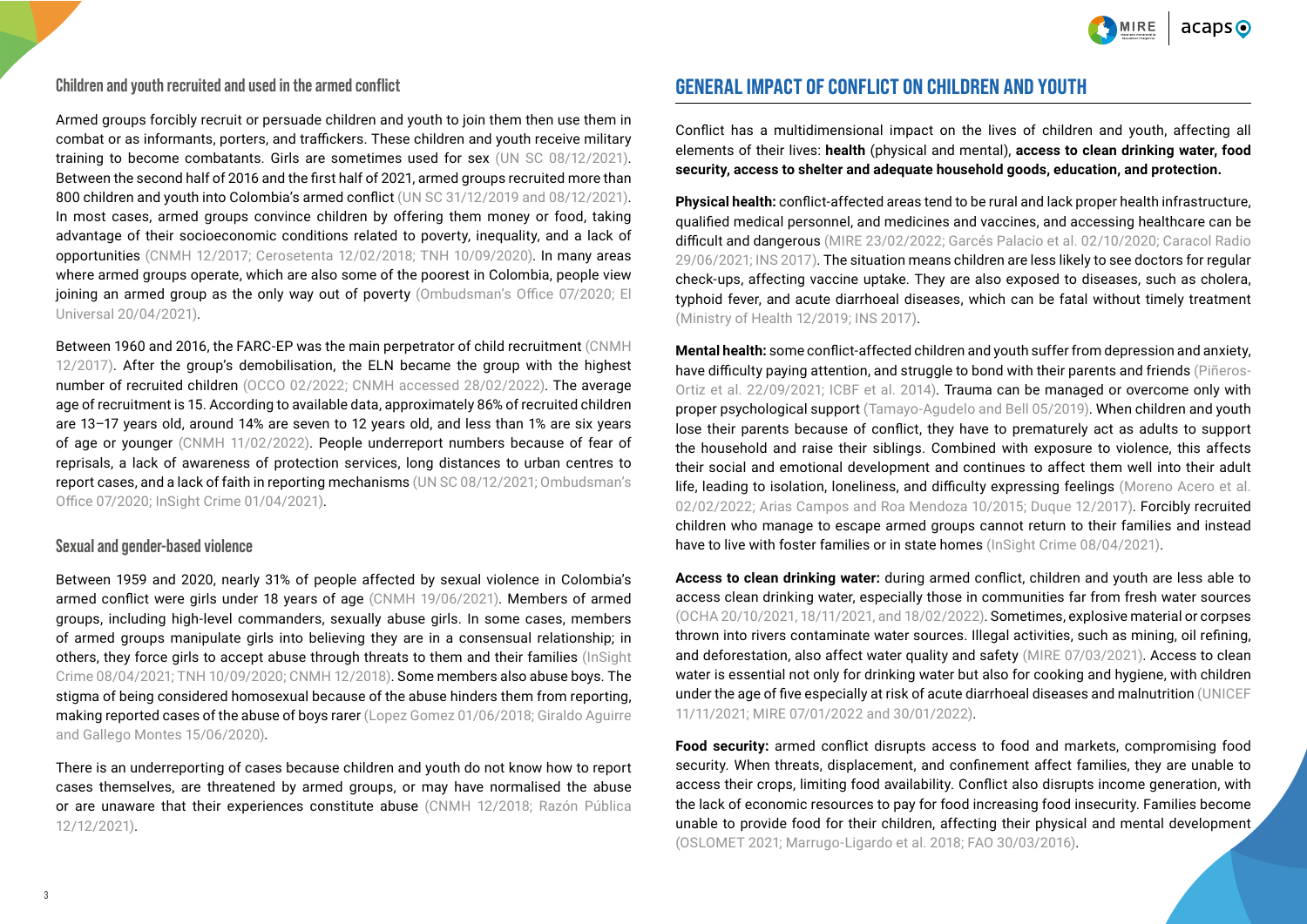$acabs$ 

**Shelter and household goods:** in Colombia, armed conflict has resulted in people living in overcrowded conditions or dwellings without walls, doors, or internal divisions, exposing children and youth to risks related to health, safety, security, protection (from gender-based violence and forced or persuasive recruitment), and privacy [\(MIRE 07/01/2021](https://www.humanitarianresponse.info/sites/www.humanitarianresponse.info/files/documents/files/reporte_semestral_mire_oct2020_mar2021_.pdf); [OCHA](https://www.humanitarianresponse.info/sites/www.humanitarianresponse.info/files/documents/files/colombia_hrp_2022_es.pdf)  [22/02/2022;](https://www.humanitarianresponse.info/sites/www.humanitarianresponse.info/files/documents/files/colombia_hrp_2022_es.pdf) [NRC 28/07/2021](https://assessments.hpc.tools/assessment/1f3391bf-b467-4b8f-9307-6dd9dd8178be); KII 09/03/2022). Adequate shelter decreases exposure to illnesses and diseases and is an essential pillar in preventing and mitigating violence, especially gender-based violence [\(Protection Cluster 12/01/2021](https://reliefweb.int/report/world/puntos-focales-violencia-basada-en-g-nero-en-albergues); [MIRE 07/01/2021\)](https://www.humanitarianresponse.info/sites/www.humanitarianresponse.info/files/documents/files/reporte_semestral_mire_oct2020_mar2021_.pdf).

**Education:** armed conflict in Colombia has directly affected education, mainly in rural areas. Schools are central to ensuring the mental health of children and youth, where children can express their feelings and experiences through educational activities and games. They also serve as safe spaces where children are removed from the dynamics of conflict (Save the [Children 29/06/2017](https://www.savethechildren.es/actualidad/las-escuelas-un-lugar-seguro-en-colombia); KII 02/03/2022; [TNH 10/09/2020;](https://www.thenewhumanitarian.org/news-feature/2020/09/10/Colombia-conflict-armed-groups-child-recruitment) [InSight Crime 15/04/2021\)](https://insightcrime.org/investigations/colombia-teachers-last-line-defense-against-forced-recruitment/). The closure of schools as a COVID-19 containment measure has left children and youth without these safe spaces and increased their vulnerability to recruitment by armed groups (KII 02/03/2022; KII 09/03/2022; [TNH 10/09/2020;](https://www.thenewhumanitarian.org/news-feature/2020/09/10/Colombia-conflict-armed-groups-child-recruitment) [InSight Crime 15/04/2021](https://insightcrime.org/investigations/colombia-teachers-last-line-defense-against-forced-recruitment/)). The lack of access to schools (related to the pandemic or because of conflict) contributes to an increase in dropout rates, reducing future opportunities and the chance for children to improve their lives ([Melo-Becerra et al. 02/11/2021](https://investiga.banrep.gov.co/es/be-1179#:~:text=Los%20indicadores%20sobre%20educaci%C3%B3n%20b%C3%A1sica,brechas%20en%20el%20rendimiento%20acad%C3%A9mico); [360 Radio 02/02/2022\)](https://360radio.com.co/desercion-escolar-en-colombia-educacion-2022/).

Sometimes, armed groups use schools as places of war, setting them up as bases from which to fire on the enemy or as a refuge from attacks ([Pesquisa Javeriana 20/09/2021](https://www.javeriana.edu.co/pesquisa/educacion-rural-en-colombia-conflicto-armado/); EE [22/03/2021](https://www.elespectador.com/colombia-20/paz-y-memoria/colegios-de-la-guerra-otras-victimas-del-conflicto-article/)).

**Protection:** conflict also makes some children orphans, sometimes forcing them to live in difficult conditions, including overcrowding, a lack of food, and challenging access to education and healthcare ([Plan International 2020\)](https://www.wikifplan.org/WIKIPLAN/1%201%20190%20-%20Situaci%C3%B3n%20de%20la%20ni%C3%B1ez%20afectada%20por%20la%20violencia-correcion_compressed.pdf). Some children live with close relatives, but conflict tends to occur in more rural and poorer areas where new living conditions, even with family, may constrain resources to be inadequate for all their needs, especially when their relatives also have children ([Moreno Acero et al., 02/02/2022](https://rcientificas.uninorte.edu.co/index.php/investigacion/article/view/14253/214421445737)). Orphaned children and youth are vulnerable to land dispossession because they are less likely to know or be able to defend their rights and are subject to deception or threats by armed groups (ICBF accessed [01/02/2022](https://www.icbf.gov.co/sites/default/files/abc-vicitmas-conflicto-armado-huerfanos.pdf)). In general, children have less knowledge, money, and resources (CNRR et al. [07/2009\)](https://centrodememoriahistorica.gov.co/wp-content/uploads/2020/02/el-despojo-de-tierras-y-territorios.pdf).

## **IMPACT OF DISPLACEMENT ON CHILDREN AND YOUTH**

Between 2016 and 2021, the number of children and youth affected by displacement increased by more than 600% [\(COALICO 2021,](https://coalico.org/wp-content/uploads/2022/02/Boletin-ONCA-No.-26_ene_dic_2021.pdf) [2020](https://coalico.org/wp-content/uploads/2021/03/Boletin-ONCA-No.-24.pdf), [2019,](https://coalico.org/wp-content/uploads/2020/04/Bolet%c3%adn-ONCA-No.-22.pdf) [2018](https://coalico.org/wp-content/uploads/2020/04/Bolet%c3%adn-No.-_ONCA-20-1.pdf), [2017,](https://coalico.org/wp-content/uploads/2020/04/Boleti%cc%81n-No.-18_ONCA_15_03_2018-1.pdf) and [2016](https://coalico.org/wp-content/uploads/2020/04/Boletin_No_16.pdf)). When children and youth are displaced, they face a total disruption to their lives, including risks related to **family separation, protection, mental health, education**, and **access to food and other material goods**. For their parents, displacement affects access to livelihoods (KII 02/03/2022).

**Family separation** can occur during displacement, either during the act of displacement itself, when children and youth are separated during the journey, or at the end point, when socioeconomic needs require family members to move again in search of job opportunities [\(Moreno-Acero et al. 10/12/2020;](http://www.scielo.org.co/pdf/entra/v17n1/2539-0279-entra-17-01-98.pdf) [Plan International 2020\)](https://www.wikifplan.org/WIKIPLAN/1%201%20190%20-%20Situaci%C3%B3n%20de%20la%20ni%C3%B1ez%20afectada%20por%20la%20violencia-correcion_compressed.pdf). Family separation also occurs when armed groups threaten children and youth, leading families to decide that their children must move for their safety while the family stays behind [\(CNMH 12/2017](http://www.centrodememoriahistorica.gov.co/descargas/informes2018/una_guerra-sin-edad.pdf)).

**Protection:** overall, children are more vulnerable, especially in the context of displacement, where they have to leave their homes and adapt to a new context. Sometimes, they face discrimination based on their ethnicity or race, all while trying to understand their new situation as displaced people ([Plan International 2020](https://www.wikifplan.org/WIKIPLAN/1%201%20190%20-%20Situaci%C3%B3n%20de%20la%20ni%C3%B1ez%20afectada%20por%20la%20violencia-correcion_compressed.pdf)). This often applies to children from indigenous and Afro-Colombian communities, who are discriminated against because of their languages, traditions, and culture ([CNMH 2013;](https://www.centrodememoriahistorica.gov.co/descargas/informes2013/bastaYa/basta-ya-colombia-memorias-de-guerra-y-dignidad-2016.pdf) [UNHCR 26/12/2017\)](https://www.acnur.org/noticias/historia/2017/12/5af2e9d16f/desplazados-de-sus-tierras-los-awas-de-colombia-luchan-por-su-sobrevivencia.html).

Orphaned children and youth are at high risk of forced recruitment during displacement. They are more vulnerable when they do not have family members or other adults to protect them, exposing them to threats and kidnapping [\(UN SC 08/12/2021](https://reliefweb.int/sites/reliefweb.int/files/resources/SP_10.pdf); [CNMH 12/2018](http://centrodememoriahistorica.gov.co/wp-content/uploads/2020/02/memoria-historica-con-victimas-de-violencia-sexual.pdf)).

**Mental health:** a national mental health survey found that rates of post-traumatic stress disorder (12%) and mental health disorders (11%) are significantly higher among conflictdisplaced teenagers than among their non-displaced counterparts (2% and 7%, respectively) [\(Marroquín Rivera et al. 19/05/2020\)](https://capmh.biomedcentral.com/articles/10.1186/s13034-020-00327-5). The impact of displacement on mental health also affects adults, who continue to suffer from mental health disorders because of a lack of care and support ([McEniry 07/04/2019](https://www.ncbi.nlm.nih.gov/pmc/articles/PMC6396198/)).

**Education:** Colombia's education system struggles to support children and youth affected by displacement. Schools do not have the necessary tools to meet the educational needs of children who have faced intermittent interruptions to their schooling ([Ramos Pérez 07/2017;](https://www.tdx.cat/bitstream/handle/10803/458020/jcrp1de1.pdf?sequence) KII 02/03/2022). Sometimes, schools reject displaced children because their age does not correspond to their level of schooling. They also experience bullying [\(EE 04/09/2021;](https://www.elespectador.com/colombia-20/conflicto/que-pasa-con-la-educacion-de-los-ninos-y-ninas-desplazados-por-el-conflicto/) [Vera](https://www.sciencedirect.com/science/article/pii/S018526981470635X)  [Márquez et al. 26/12/2014](https://www.sciencedirect.com/science/article/pii/S018526981470635X)).